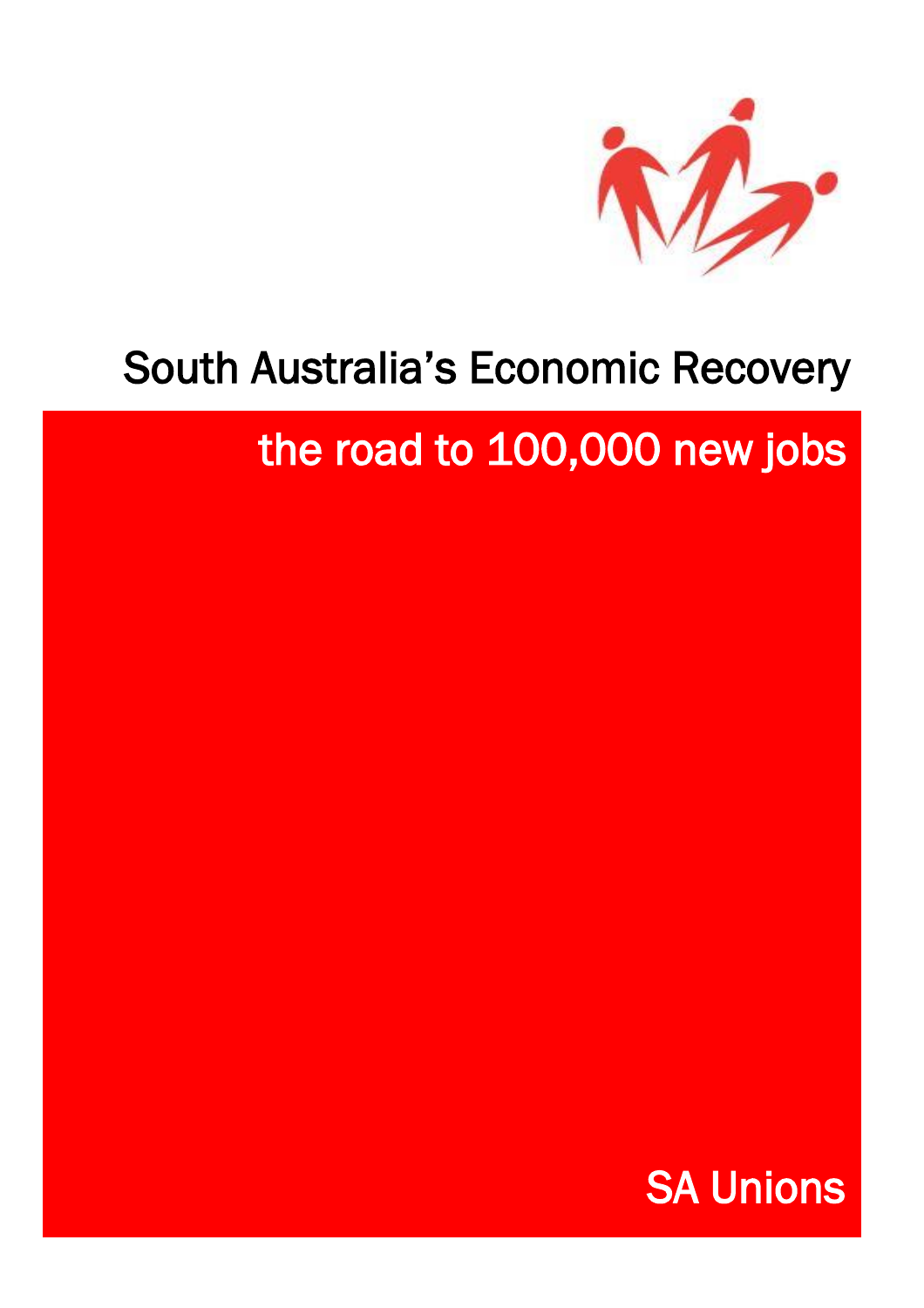## COVID-19 has changed the world and the lives of everyone in it

The unpredictable impacts of the pandemic have already destroyed industries, thrust tens of thousands of Australians into Centrelink queues for the first time in their lives, forced once-thriving businesses to close their doors and put entire cities on lockdown.

The situation changes daily and it**'**s impossible to predict what it will take, or what it will cost, to see Australia through this crisis. What we do know is that the crisis will end and that the nation that emerges will look very different - and so we need to plan for that future now, and do so in a way that provides immediate benefit to South Australians.

Our state is already recognised as an exceptional place to live and Adelaide**'**s affordable city lifestyle is second to none. However, we have historically struggled to retain our talent, particularly with young people who feel they must head to the eastern capitals in order to find a fulfilling career.

We also have the highest rate of unemployment, the highest rate of underemployment, and some of the lowest wages in the country. Furthermore, all of the evidence shows that the COVID-19 recession will hit SA hardest of all of the states and territories.

However, despite the grim situation, South Australia now has a once in a lifetime opportunity to recalibrate for the future by identifying and giving focused attention and resources to areas of the national and international economy in which we have a strategic advantage.

We can start to build the South Australia of the future even as we fight the pandemic at every level. SA Unions believe that not only can we create a dynamic, forwardthinking state, we can do so by creating **100,000 new jobs and putting South Australia on track to reach full employment by 2025**.

This is the conclusion of SA Unions , on behalf of working people in South Australia after identifying the unique advantages our state enjoys. We have matched those advantages with the needs of the economy and the job trends of the future while dovetailing with the recently released *ACTU National Economic Reconstruction Plan.<sup>1</sup>*



<sup>1</sup> <https://www.actu.org.au/media/1449194/national-economic-reconstruction-plan.pdf>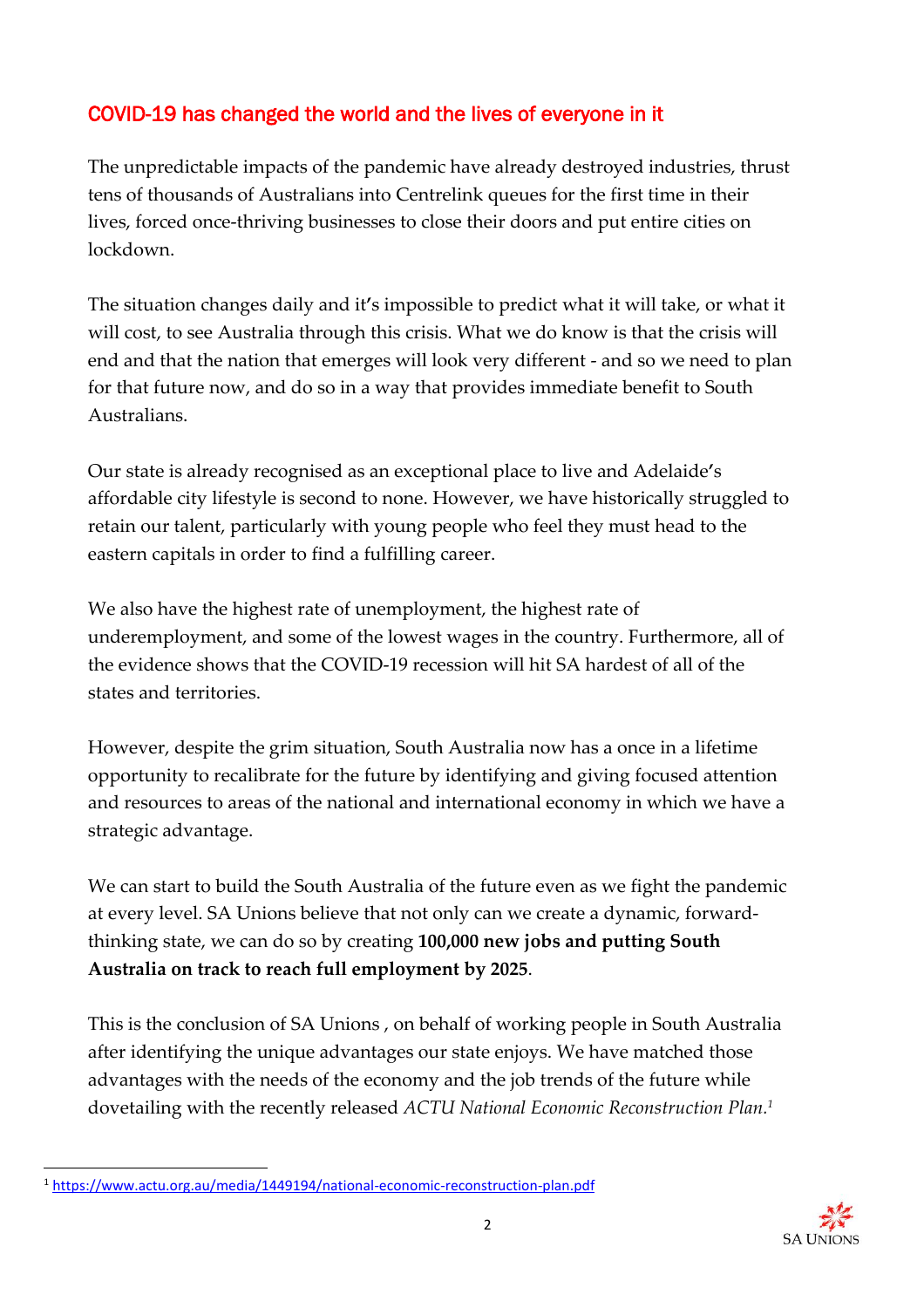This document provides a snapshot of some of that analysis. Many of these strategies would require federal buy-in, but they point a way forward to a prosperous, productive future for South Australia.

## Current Predictions

Research findings from the report *Impact of Covid-19 on the South Australian Economy and Employment<sup>2</sup>* point to a grave scenario for workers, the community and the South Australian economy if action is not taken.

- **•** Gross State Product in South Australia will be 14.8 percent lower in the 2nd quarter of 2020 than it would be without the Coronavirus restrictions. This represents a 12.5 percent quarter over quarter reduction in South Australian Gross State Product.
- There will be a recovery in economic growth, but it will be slow; GSP will be 6.4 percent lower in the 2nd quarter of 2021 than otherwise expected.
- **•** Significant negative GSP impacts will occur in the first and second quarter of 2020, with a reduction in Gross State Product of 1.9 percent in Q1 2020, and a further reduction of 14.6 percent in Q2 2020. A recovery will occur between Q3 2020 and Q1 2021, with GSP growth of 3 percent, 4.6 percent, and 2.7 percent respectively, after which GSP growth will return to the relatively normal levels of around 0.5 percent.
- **•** The total number of jobs impacted by COVID-19 so far in this state, factoring in jobs that have recovered after initial lock-downs, is approaching 100,000. This includes those retained on the JobKeeper scheme as unemployed. Total employment is projected to decline by 34,700 people in the second quarter of 2020.
- **•** Unemployment has increased from 56,500 in February 2020 to 75,600, in June 2020, with an unemployment rate of 8.8%<sup>3</sup> in Q2 2020.

Despite these bleak numbers, here are four broad areas in which South Australia can leverage our existing structures and strategic advantages.



<sup>2</sup> Spoehr, J. and Gamble, H. 2020. *Impact of Covid-19 on the South Australian Economy and Employment*. Adelaide: Australian Industrial Transformation Institute, Flinders University of South Australia.

<sup>3</sup> Treasurer Josh Frydenberg says real national unemployment (ex Job Keeper) is "around 13.3 per cent"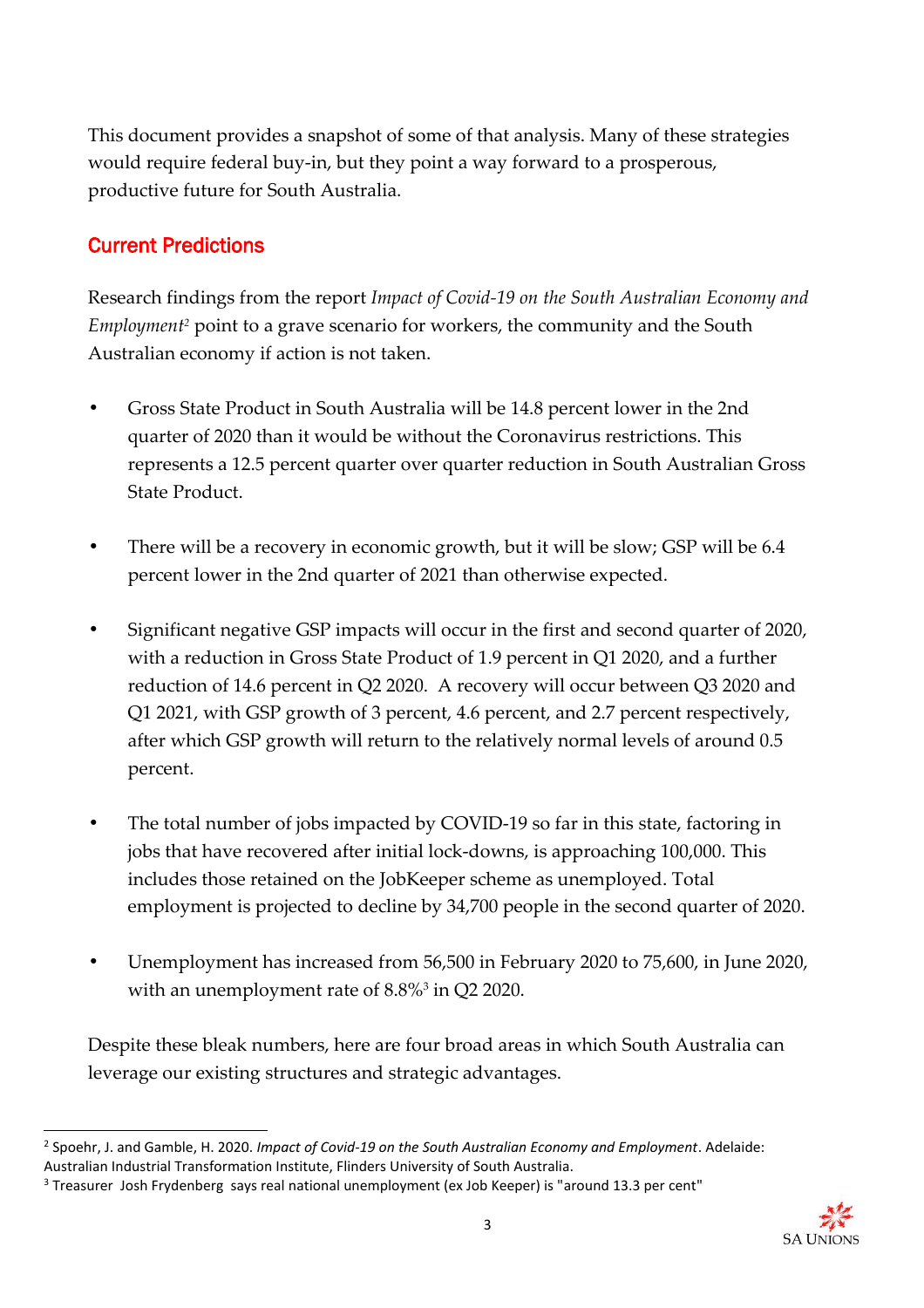## #1: The Making State

South Australia is perfectly positioned to ride a resurgence in domestic manufacturing, as the pandemic has shown the urgent need for Australia to work toward greater selfsufficiency and economic sovereignty. We can become the state that makes things.

To accomplish this and attract the next generation of private sector investment there is a need to ensure that SA**'**s infrastructure is world-class. Thus a commitment to prioritising necessary existing construction and clean-up projects would keep South Australians employed while helping to future-proof our state for the post-covid economy.

Now is the perfect time to clear the backlog of existing projects deemed necessary but perhaps not especially urgent. Regional infrastructure projects in the Fleurieu Peninsula, the Eyre Peninsula and Kangaroo Island to help open up tourism and local industry would stimulate regional economies and also help bushfire recovery efforts. Similarly, the activation of a food industry manufacturing and packaging hub in northern Adelaide for both domestic use and export would provide sustainability for the region, creating more permanent jobs in South Australia.

#### **Key examples:**

Replacing and expanding our social housing system to eliminate homelessness and provide low-cost, energy efficient housing for low income families Estimated cost: \$500 million Estimated jobs created: 2090

An investment in capital works and refurbishments in schools and preschools to ensure all South Australian children have access to world-class facilities Estimated cost: \$200 million Estimated jobs created: 836

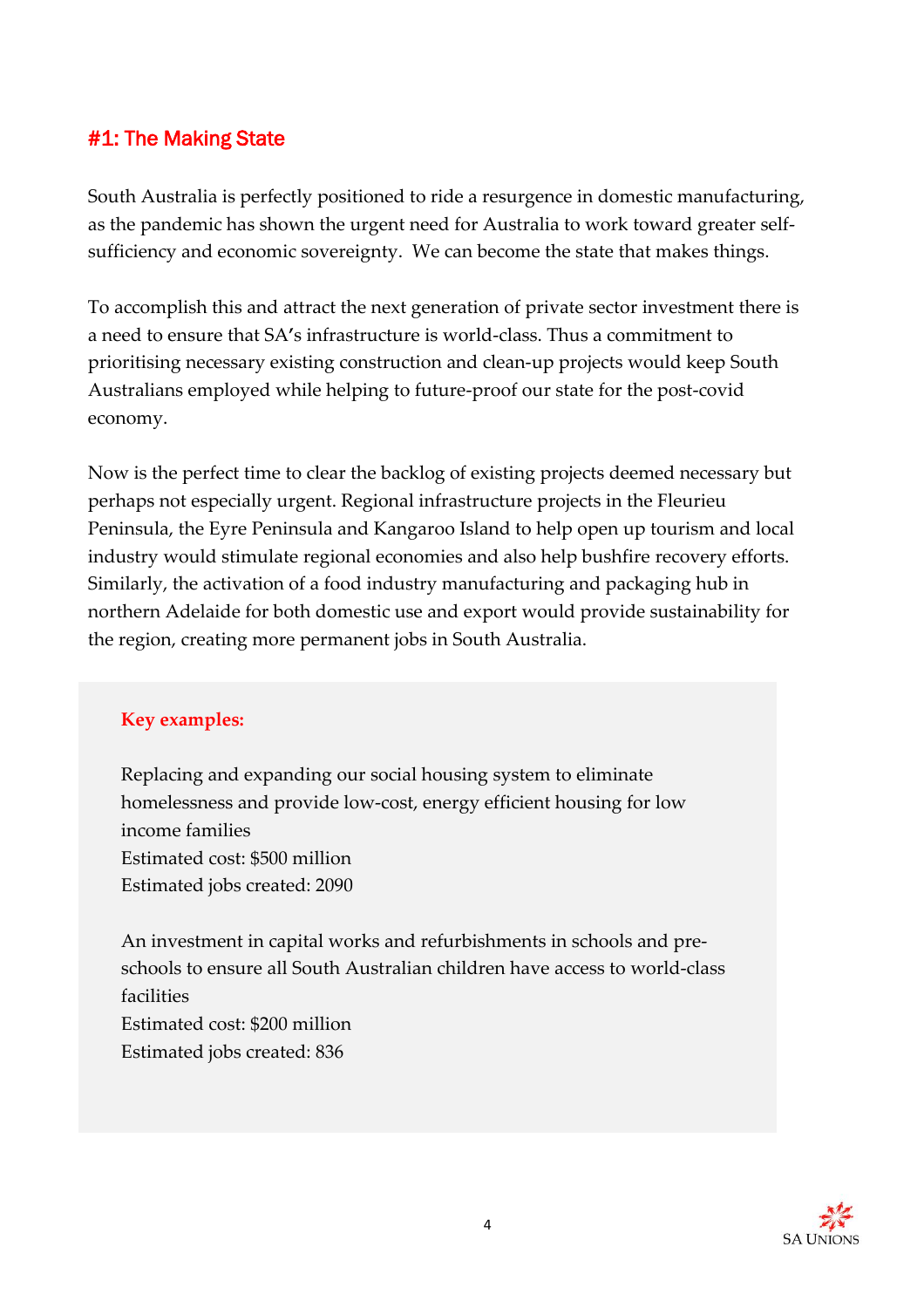Level crossing refurbishments Estimated cost: \$750 million Estimated jobs created: 3850

Possible Commonwealth-assisted joint projects include:

An Adelaide-Mount Gambier passenger rail line to service regional communities Estimated cost: \$750 million Estimated jobs created: 5556

Cleanup of the contaminated Port Stanvac site Estimated cost: \$50 million Estimated jobs created: 335

# #2: The Energy State

South Australia is already the national leader in clean energy, and we now have an opportunity to show leadership in a green recovery. That existing leadership means that investment in the construction of new transmission infrastructure linked to the national grid would influence the rollout of renewable energy at a national level, while simultaneously increasing our energy security and driving down prices for consumers.

The global decline in oil and gas prices shows that SA cannot rely on untapped fuel reserves to drive a recovery. We must capitalise on its mineral resources and work towards value-adding to those resources here at home.

Green energy provides enormous investment and employment opportunities linked to improving energy production and building new renewable energy systems and networks. Some ideas are also low cost, such as prioritising the Home Battery Scheme toward local content which would incentivise local start-ups and create an estimated 50 jobs.

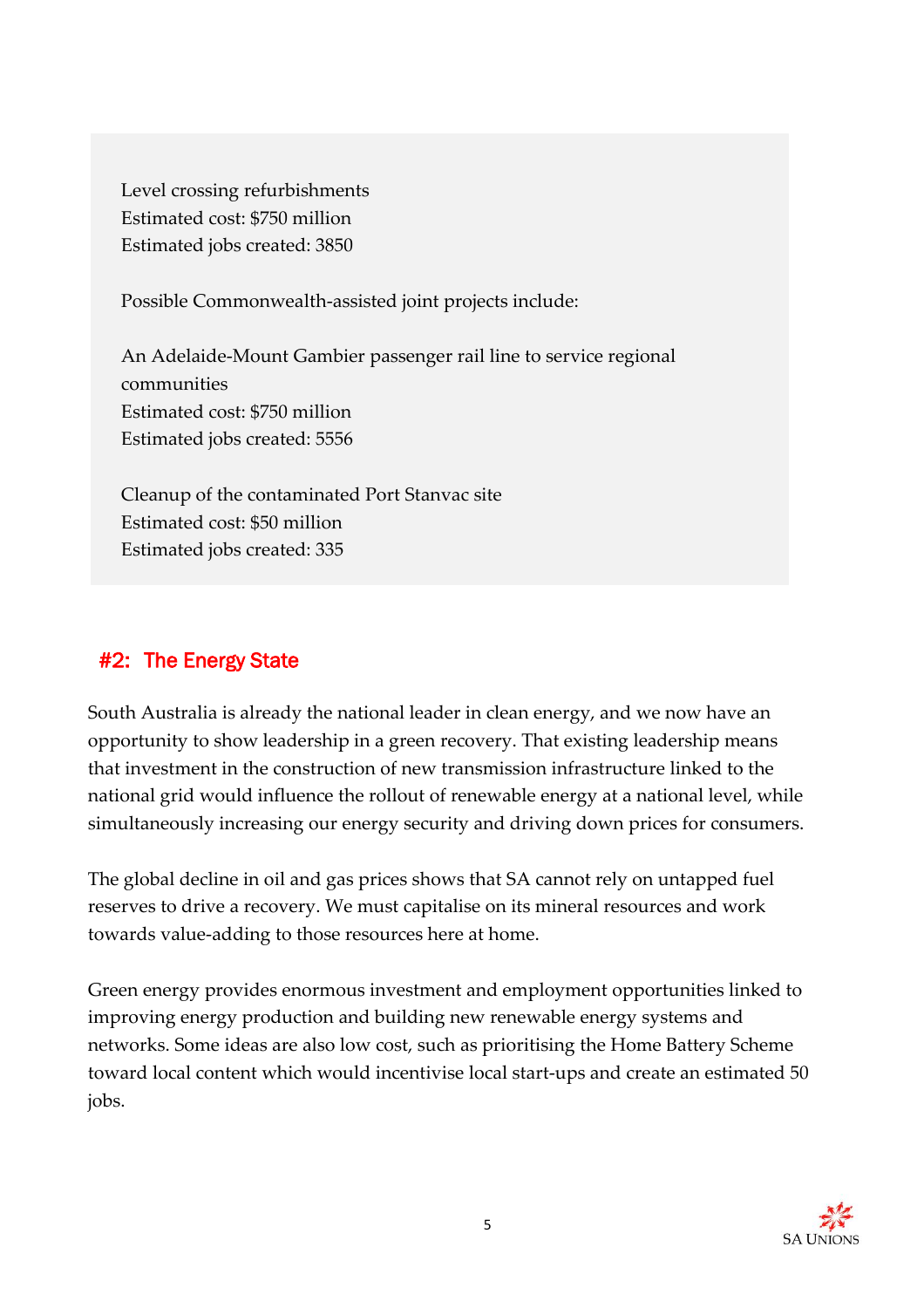#### **Key examples:**

A pilot project pipeline of renewable energy powered industrial projects to drive a cleaner recovery, offering contracts to clean-tech firms to find pathways to green manufacturing.

Estimated cost: \$25 million Estimated jobs created: 50

Electric vehicle charging infrastructure to make electric vehicle use more practical (initially Adelaide metro with a view to eventual regional expansion) Estimated cost: \$100 million Estimated jobs created: 1000

Creation of a National Battery Recycling and Dismantling Hub. Such a facility doesn**'**t exist in Australia, giving us the opportunity to become the leaders in this growth area in renewable tech. Estimated cost: \$50 million Estimated jobs created: 1000

A statewide Diesel Displacement Drive, replacing inefficient diesel generation systems powering remote SA communities with green alternatives. Estimated cost: \$50 million Estimated jobs created: 250 NOTE: this would also eliminate the need for the current remote SA diesel subsidies

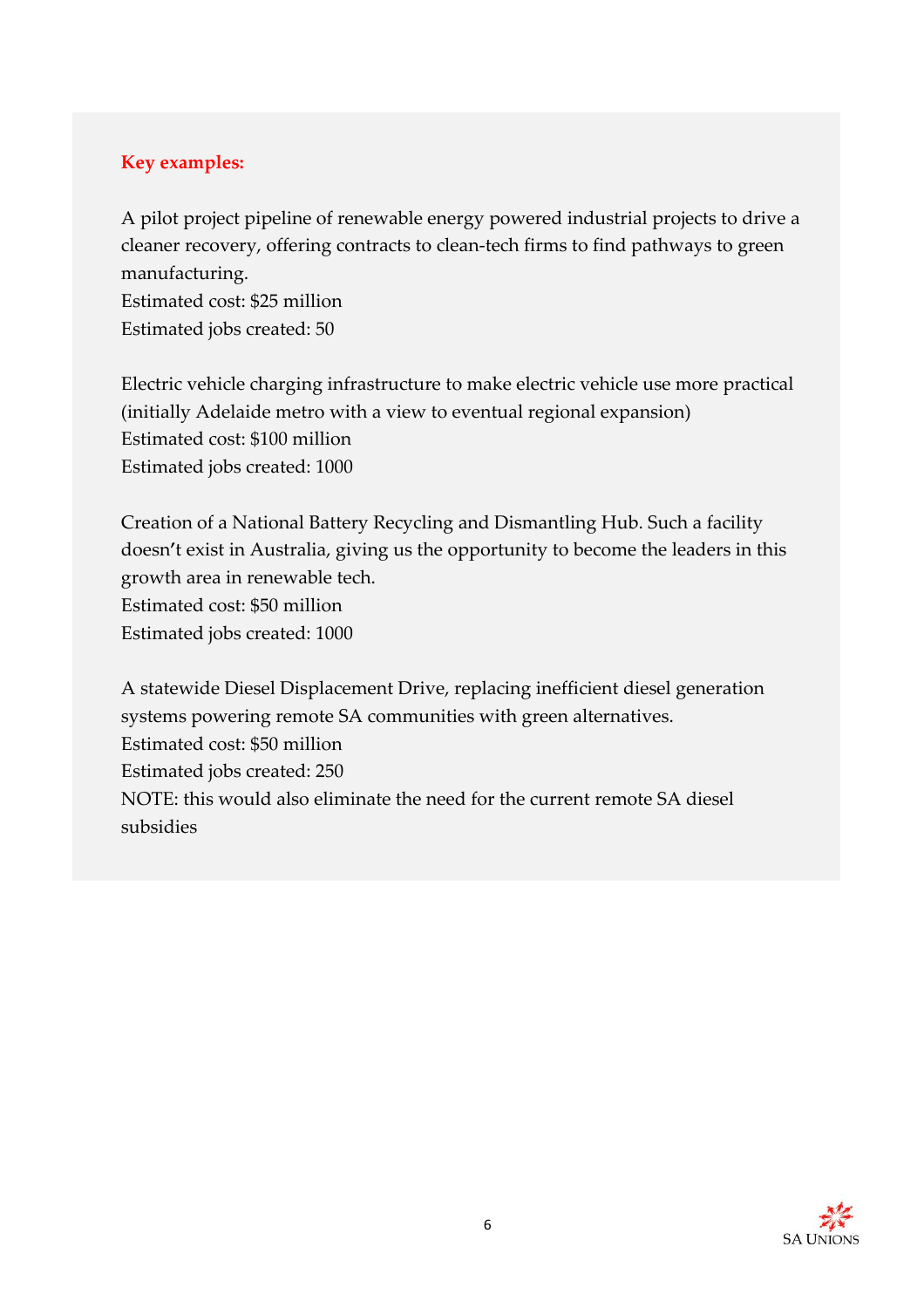## #3: The Education and Training State

With many industries unlikely to return at pre-COVID levels there is an urgent need to retrain many sections of the workforce in sustainable careers.

South Australia should position itself as the nation**'**s hub for re-education and training, drawing students and people looking to up-skill from around the country to an affordable jurisdiction with world-class educational assets. Offering free TAFE to those willing to relocate to SA would also help offset the historical flow of talent out of the state.

The ACTU has proposed a Commonwealth-supported program providing free TAFE in priority areas of study, at a national cost of approximately \$1 billion. In South Australia we estimate that such a reskilling program would immediately benefit 5000 newly unemployed people (based on a ten per cent uptake).

Increasing accessibility to apprenticeships and reskilling will help future-proof the local economy by enhancing the employability of young South Australians, a cohort disproportionately affected by unemployment, and also help offset losses in international student numbers. Lifting entrance caps for SA**'**s universities to drive enrolment should be considered by the federal government.

Subsidies for Certificate III and IV courses in growth and priority industries such as aged care, disability support work, early childhood education, food, pharmaceutical and packaging production should be considered.

A South Australian representative on the National Skills Commission would ensure SA has access to its share of national funding and provide a focus to local training needs.

#### **Key examples:**

Free TAFE for SA returnees and those losing jobs Estimated cost: \$100 million Estimated jobs created: 1247

Lifting of Tertiary Education Caps for SA Universities Estimated cost: zero Estimated jobs created: 238